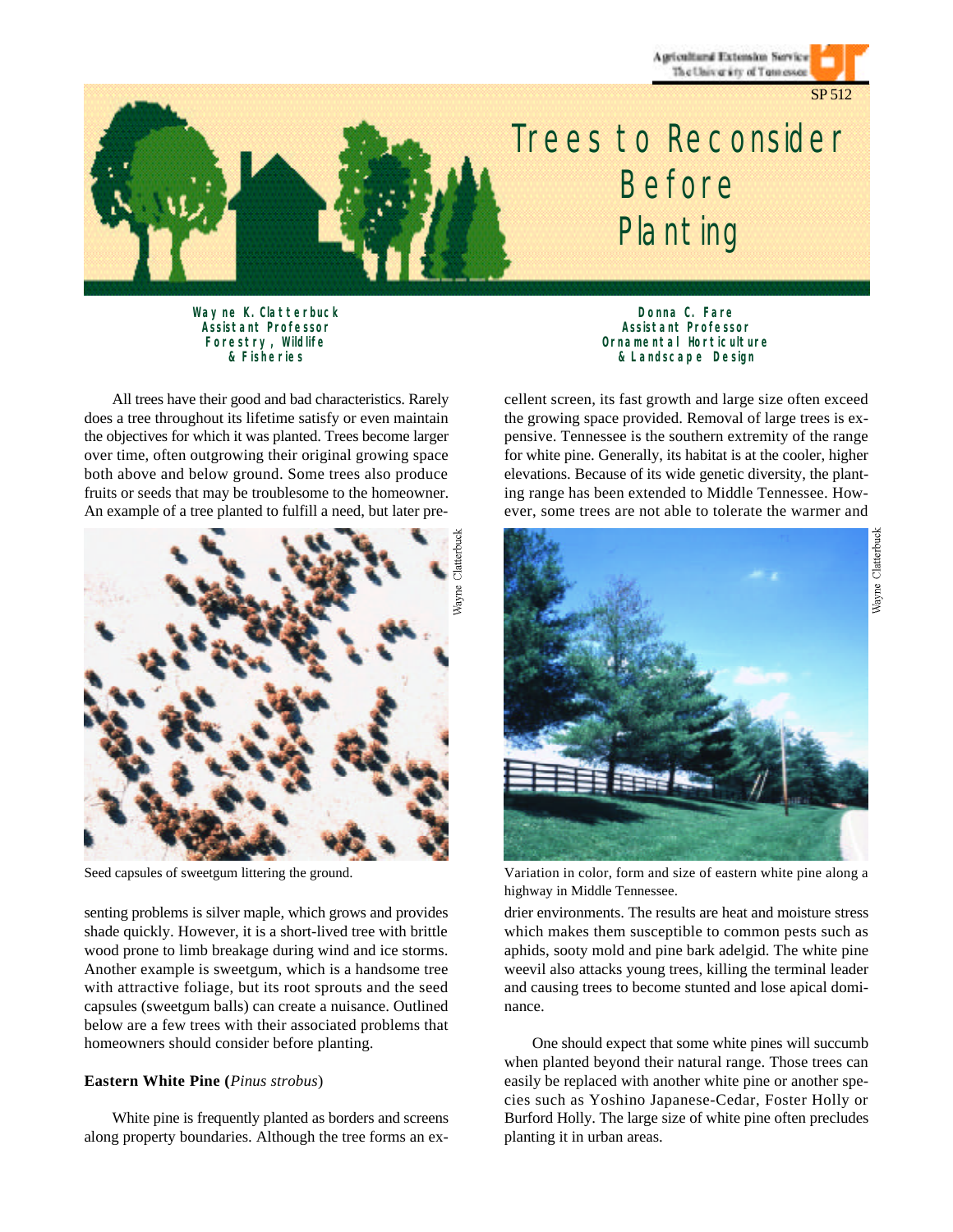## **Hackberry** (*Celtis occidentalis*)

Trees are susceptible to ice damage with their brittle wood, wide branching pattern and weak branch crotches. The thin bark is susceptible to injuries or wounds that can lead to extensive decay. Surface roots can raise sidewalks and interfere with lawn mowing. The fruits are messy and birds spread the seed widely. However, hackberry seeds are a major source of food for birds in the winter.

The best use of hackberry is along the margins of woods or in open lawn areas, but not near pavement or utility lines.

# **Chinaberry (***Melia azadarach*) **Chinese Tallowtree (***Sapium sebiferum*)

Both trees are exotics that naturalize in uninhabited landscapes and become weed trees. Abundant seeds create many unwanted seedlings. Both species are also prolific root sprouters, causing poor tree form. The fruit, twigs and leaves cause significant litter. Weak wood and drooping branches are susceptible to breakage. Surface roots are a nuisance for lawns.

Other trees provide many more benefits to urban landscapes than these.

### **Tree-of-Heaven** (*Ailanthus altissima*)

Tree-of-heaven is a non-native, rapidly growing tree that has a pinnately compound leaf resembling black walnut. A rancid smell is produced when limbs are broken. The weak wood is susceptible to limb breakage. Tree-ofheaven is considered a weed tree, spreading prolifically by seed and root suckers. Roots will uplift sidewalks. This species has little leaf color in the fall. Due to its rapid growth, tree size can become a problem. Tree heights of more than 80 feet and diameters more than 3 feet are common.

Tree-of-heaven is an invasive tree with few benefits for urban landscapes, and should not be planted.

#### **Ginkgo** (*Ginkgo biloba*)

Only male ginkgos should be planted, as the female produces a messy, foul-smelling fruit in late summer. The only way to select a male plant is to purchase a cultivar from the nursery, because no reliable method exists to distinguish a female plant until it fruits (often 15 to 30 years). Reliable male cultivars are *Autumn Gold, Princeton Sentry* and *Saratoga.* The large size of ginkgo often outgrows the original planting site.

## **Virginia Pine (***Pinus virginiana*)

Virginia pine is a scrub tree that retains its lower branches and forms irregular crowns. The shallow roots of Virginia pine make it susceptible to windthrow. Branch breakage from ice is common. This tree also produces many prickly pine cones.

Virginia pine should be avoided except for the poorest sites where other trees will not survive. Shortleaf pine is recommended for planting in urban areas instead of Virginia pine.

# **Black Willow** (*Salix nigra*) **Weeping Willow** (*Salix* spp.)

The willows are fast growing trees that often expand beyond their original growing space. Roots affect underground water, sewer and septic lines. The willow's brittle wood is susceptible to ice and wind damage. Trees are shortlived, from 20 to 30 years. Willows are very tolerant of wet and poorly-drained sites.

Willow is not a good tree for residential settings because of its large, lateral size. If a weeping form is desired, select from weeping cherries, mulberry or birch.

## **Black Locust** (*Robinia pseudoacacia*)

Black locust is not recommended for urban plantings. Birds widely disperse the seed, causing a lawn problem. The root system has the propensity to sprout. Branches and twigs also have thorns. Black locusts are highly susceptible to locust borers that often cause premature death of the tree. Locust leaf miner is prevalent late during the growing season, creating unsightly brown foliage. However, black locust is a legume that is excellent for steep banks and harsh sites.

Thornless honeylocust varieties are suggested as an alternative to black locust for urban landscapes.

#### **Siberian Elm** (*Ulmus pumila*)

The wood is brittle and major limbs split from crotches, causing damage during wind and ice storms. Fruits and twigs cause significant lawn litter. Branches droop and require pruning. Surface roots lift sidewalks and pavement. An elm leaf beetle often defoliates Siberian elm.

Other elm species such as lacebark elm (*Ulmus parvifolia*) should be planted rather than Siberian elm.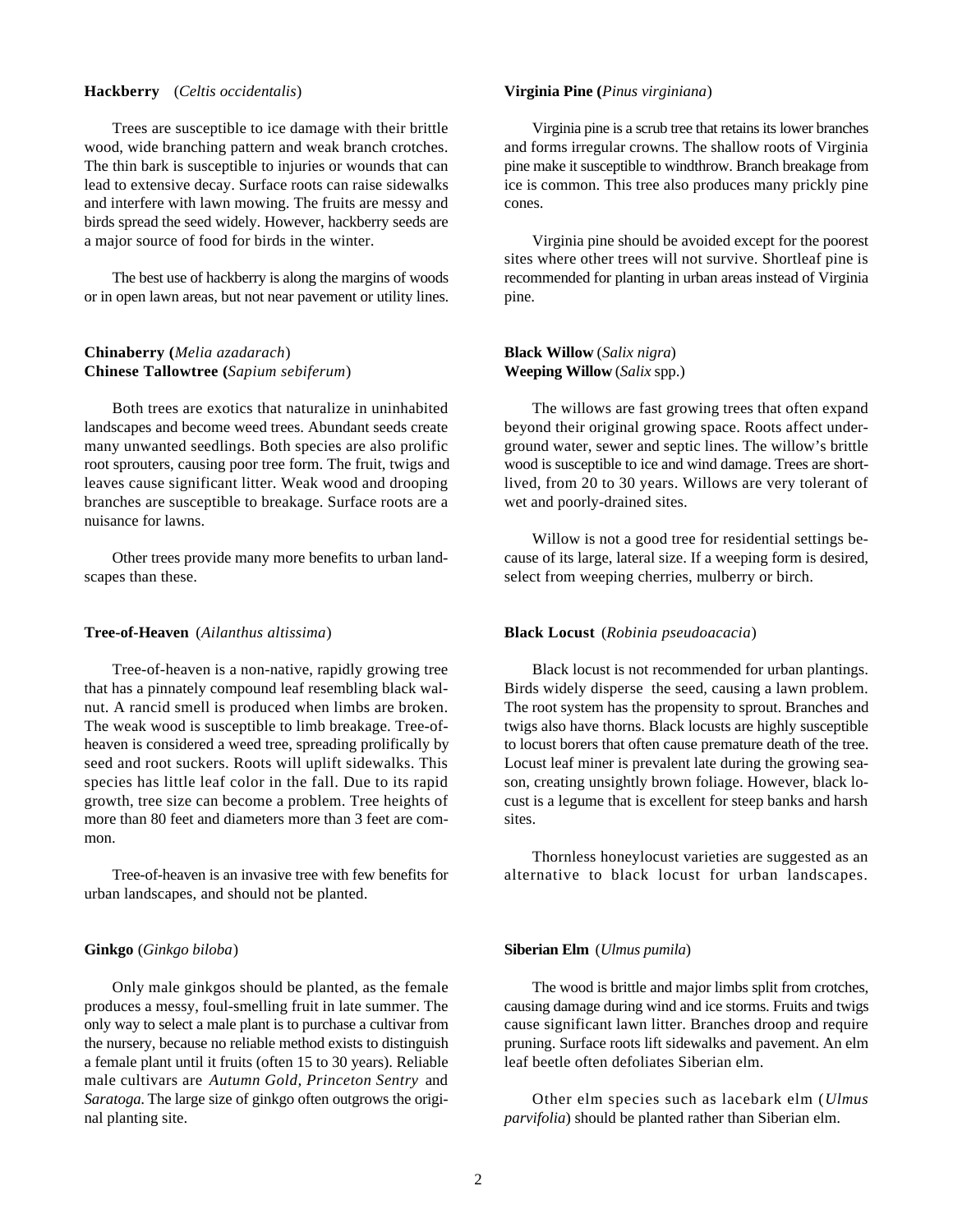## **Mimosa (***Albizia julibrissin*)

Mimosa is a fast-growing, short-lived (10-20 years) tree with many seed pods that litter the tree and the ground. The seeds often germinate and resprout, causing a weed problem in lawns. The wood is extremely light and brittle. The spreading branches and multiple stems of mimosa are prone to breakage. Insects (webworms), vascular wilt disease and stem breakage contribute to its limited lifespan.

Planting mimosa should be avoided. Crapemyrtles and smoke tree are desirable substitutes.

## **Paper Birch** (*Betula papyrifera*)

Tennessee is the extreme southern range for this species. Paper birch is vulnerable to stresses from drought and hot temperatures that make it highly susceptible to secondary attacks of several insects (leaf miners, skeletonizers and borers) and disease infections by fungi-causing cankers. The lifespan of paper birch in Tennessee is generally less than 25 years.

Paper birch should only be planted on moist, welldrained soils where regular watering and fertilization can take place.

#### **Leyland Cypress** (*x Cupressocyparis leylandii*)

The dense, evergreen foliage and oval to pyramidal form of Leyland cypress are frequently used as a screen, hedge or windbreak. This rapidly-growing tree quickly outgrows its space in small landscapes and is too big for most residential landscapes unless it is regularly trimmed. Leyland cypress is relatively short-lived (25 to 50 years) and is not native to the United States. Three known canker diseases have been documented in Tennessee that affect Leyland cypress. Bagworms are also a serious insect pest that can defoliate the tree.

Considering the high maintenance associated with Leyland cypress and its sensitivity to insects and disease, this tree should be saved for large-scale landscapes where it can be allowed to develop into its natural shape without the maintenance required in residential settings.

## **Norway Maple** (*Acer platanoides*)

The shallow, fibrous root system combined with the dense shade canopy make it virtually impossible to grow grass below Norway maple. These trees are susceptible to girdling roots. The roots wrap themselves around the base of the tree, restricting growth and eventually choking the trunk and killing the tree. Norway maples may create an insect problem with aphids and the resulting honeydew. Norway maple will crack sidewalks. The tree is not heat tolerant in Middle and West Tennessee.

The best management of Norway maple is to avoid planting too many in one location, give each plenty of room to grow, keep trees away from pavement and inspect for girdling roots.

# **Cottonwood** (*Populus deltoides*) **Hybrid Poplar** (*Populus spp.*)

Cottonwood has weak wood, shallow roots and is easily damaged in storms. This species is generally short-lived, and because of its fast growth and large size, having it removed is expensive. Leaves often drop from the tree beginning with the first dry period of summer and continue dropping through the fall. Cottonwood becomes a large tree quickly and is not recommended for residential settings.

Hybrid poplars are frequently promoted for rapid growth as potential shade trees. These trees are not recommended as shade trees because they are short-lived and have brittle wood. Most hybrid poplars are used as windbreaks in the Midwest where droughty soils and low rainfall limit their rapid growth or in short-rotation fiber farms for pulp and paper production.

# **Silver Maple** (*Acer saccharinum*) **Boxelder** (*Acer negundo*)

Both trees are considered soft maples with shallow, dense roots that often clog sewer lines and septic tank drain fields and lift pavements. The wood of both trees is extremely weak and vulnerable to wind and ice damage. Fall leaf color is minimal. These trees produce a large seed crop and are short-lived (25 to 40 years). Branches droop as the trees grow, requiring pruning. Silver maple and boxelder are highly susceptible to an assortment of mites, aphids and scale.

The primary advantage of both trees is their fast growth for shade, but problems outweigh advantages.